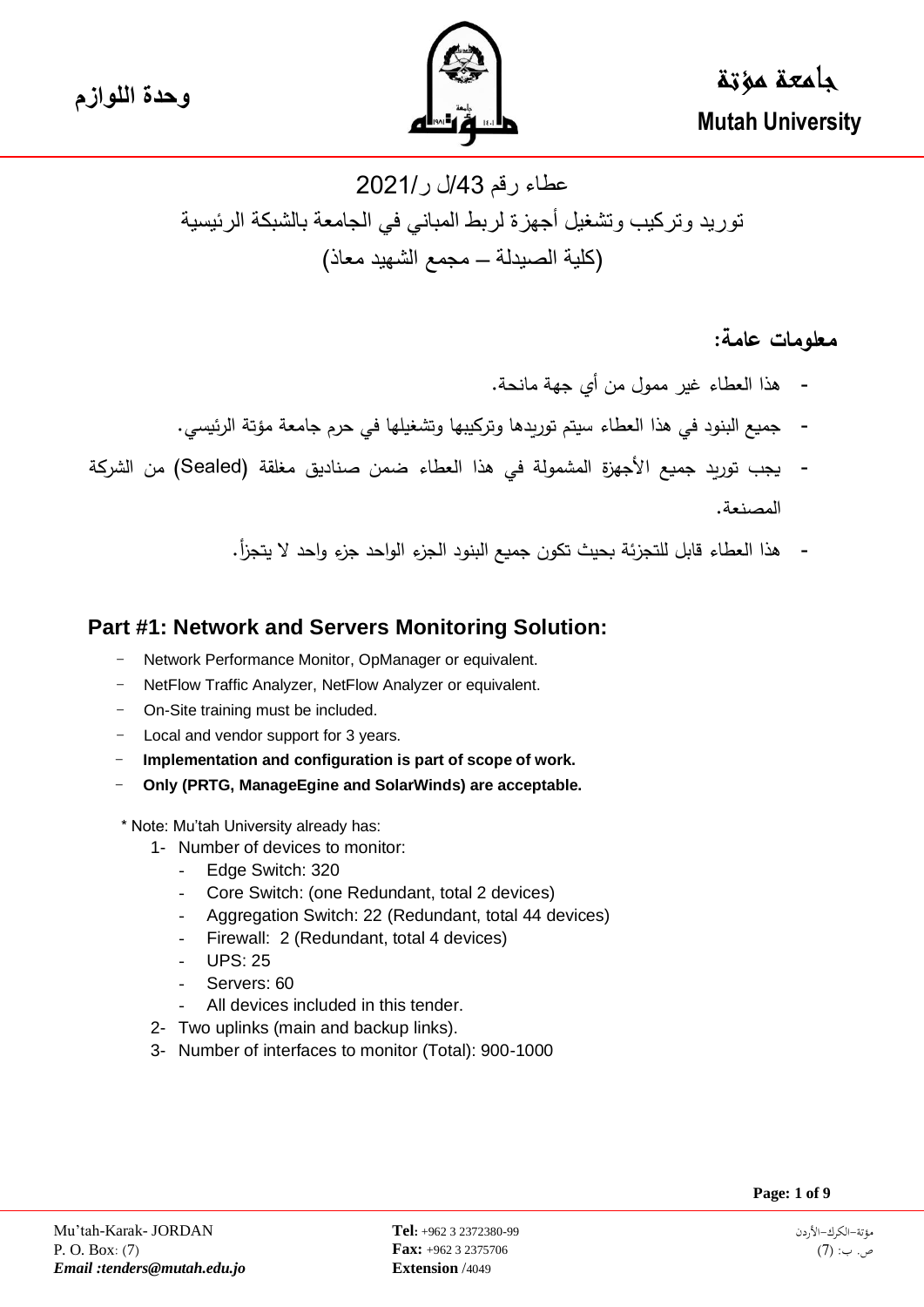

# **Part #2: Networking:**

### **2.1. Active Components:**

# **2.1.1. Aggregation Switches Qty (2)**

- 24 X 10G Fiber Ports fully loaded (10G MM SFP+ transceivers).
- 2 X 10G Fiber Ports fully loaded (10G SM SFP+ transceivers).
- Each Switch should have at least (2) Stacking Ports.
- Should be stackable switch and support up to at least (2) switches in the stack.
- Switch Capacity: not less than 600Gbps
- Throughput: not less than 250 Mbps (wire speed)
- MAC Addresses: not less than 32000
- Support at least 4000 VLANs.
- Support for Layer 3 for both IPv4, IPv6 routing protocols such as RIP v1&v2, OSPF and multicast routing.
- Internal redundant power supply
- Support QoS and SSH
- Support Web GUI Management
- Min. 5 Years warranty with vendor support.
- On-Site Training must be included.
- All required licenses during warranty time must be include

# **2.1.2. Access Switches Qty (12)**

- 24 RJ-45 Giga Ethernet, Support PoE+ (Min. 370 Watt power budget).
- Each Switch should have at least 2 X 10G Fiber Ports fully loaded with 10G MM SFP+ transceivers.
- Each Switch should have at least 2 Stacking Ports.
- Support Stacking for at least 2 Switches.
- Switch Capacity: not less than 125Gbps
- Throughput: not less than 95 Mbps
- MAC Addresses: not less than 16000
- Support both IPv4 & IPv6.
- Layer 3 switch (Static route & RIP) and support OSPF in the future.
- Support QoS and SSH.
- Support Web GUI Management.
- Min. 5 Years warranty with vendor support.
- On-Site Training must be included.
- All required licenses during warranty time must be included.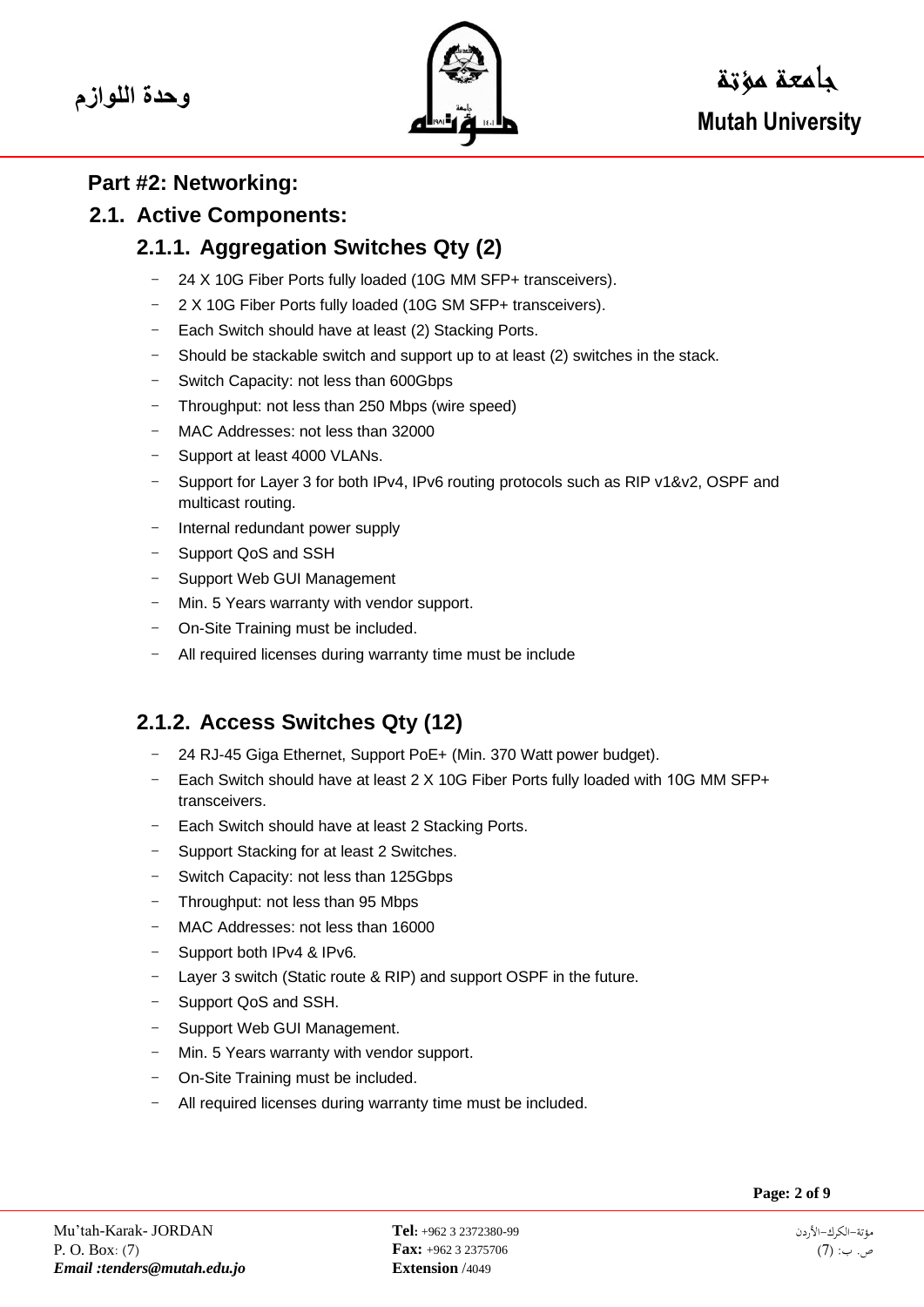

## **2.1.3. Transceivers: Qty (2)**

**Juniper** 10G SM SFP+ to be installed in existing EX 8208 Core Switches.

# **2.1.4. Stack (cascading ) cable 1m: Qty (4)**

## **2.2. Passive Components**

### **2.2.1. Cabinet: Qty (1)**

- 21U, 600x600, **Wall Mounted**
- Glassdoor 5mm, Removable steel side panels.
- 2 Fans included
- $1 x 6$  way PDU (220v, 13A)
- Welded frame, reliable structure.
- Material: Steel
- Cable entries on both of top cover and bottom panel

# **2.2.2. Cabinet: Qty (2)**

- 12U, 600x600, **Wall Mounted**
- Glassdoor 5mm, Removable steel side panels.
- 2 Fans included
- 1 x 6 way PDU (220v, 13A)
- Welded frame, reliable structure.
- Material: Steel.
- Cable entries on both of top cover and bottom panel

# **2.2.3. Cabinet: Qty (10)**

- 9U, 600x600, **Wall Mounted**
- Glassdoor 5mm, Removable steel side panels.
- 2 Fans included
- 1 x 6 way PDU (220v, 13A)
- Welded frame, reliable structure.
- Material: Steel.
- Cable entries on both of top cover and bottom panel

# **2.2.4. UTP LSZHCAT6 Cable: Qty (29 Box)**

- U/UTP 4 pairs Cat 6, LSZH.
- 250 MHz Frequency or above.
- Comply with ISO 11801 or TIA/EIA-568
- Flame Retardant Sheath (FR)
- The cable must support 1G.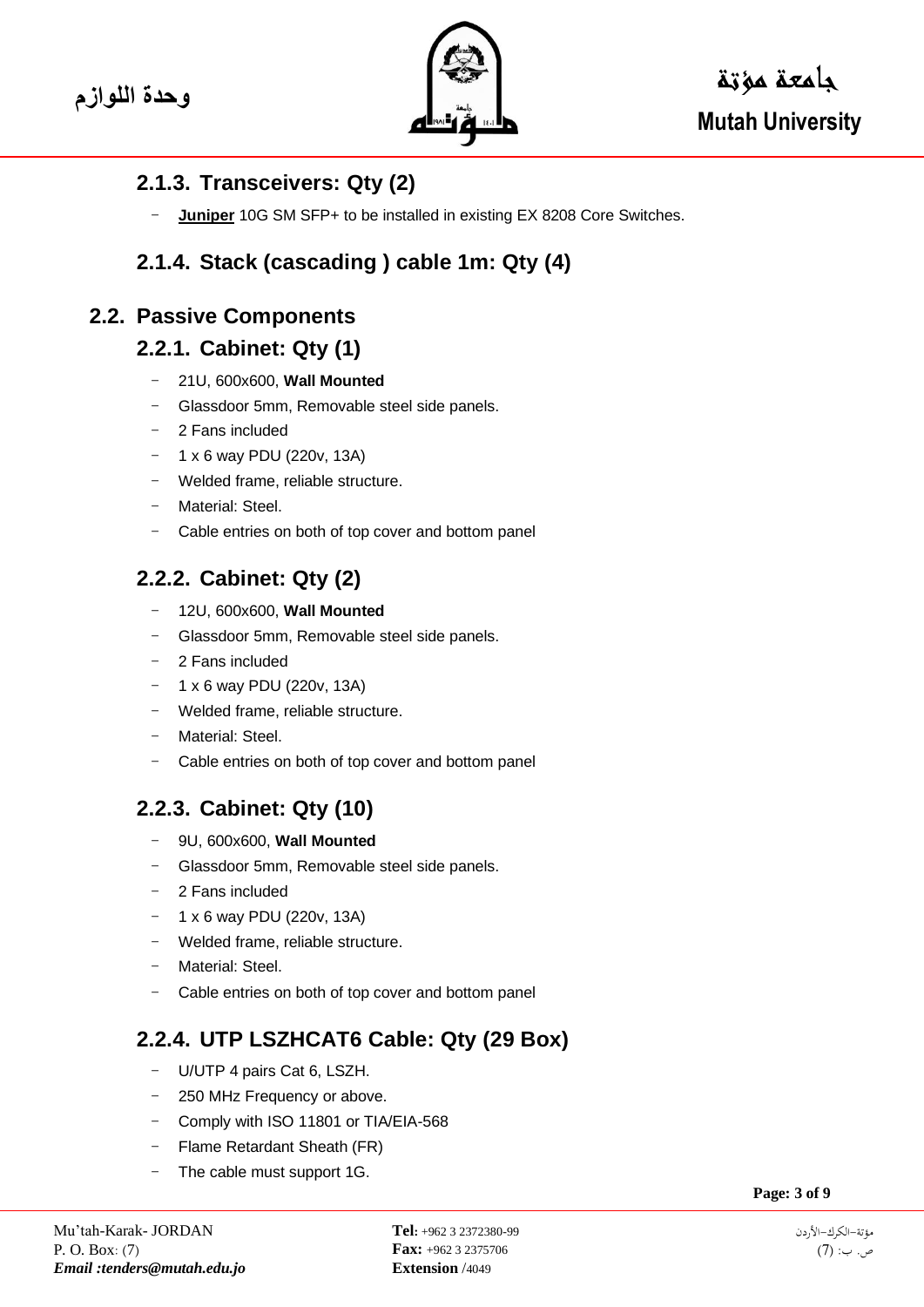

# **2.2.5. UTP Patch panel: Qty (14)**

- 24 x RJ45 female Cat 6 (**fully loaded**), unshielded.
- Comply with ISO 11801 or TIA/EIA-568 Cat6.
- **Optional:** Staggered-port design to provide more space between ports.
	- Straight (V-Shape is not acceptable).
	- Below image is for design clarification only.



# **2.2.6. Cable Organizer (Cord Guide): Qty (14)**

- 1U, Metal, Box type
- Strong Material.

# **2.2.7. Patch cord "3 Meter": Qty (182)**

- U/UTP 4 pairs Cat 6, LSZH.
- 250 MHz Frequency.
- Comply with ISO 11801 or TIA/EIA-568
- Molded boots, Provide flexibility.

# **2.2.8. Patch cord "0.5 Meter": Qty (182)**

- U/UTP 4 pairs Cat 6, LSZH.
- 250 MHz Frequency.
- Comply with ISO 11801 or TIA/EIA-568
- Molded boots, Provide flexibility.

# **2.2.9. Double Data Outlet : Qty (139)**

- Shall include two Cat6 RJ-45 unshielded Jack.
- One faceplate with two holes for Module Jack.
- 2 x RJ45 Module Female.
- Category 6 connecter shall comply with ISO 11801 or EIA/TIA 568.

# **2.2.10. Single Data Outlet: Qty (27)**

- Shall include one Cat6 RJ-45 unshielded Jack.
- One faceplate with one holes for Module Jack.
- RJ45 Module Female.
- Category 6 connecter shall comply with ISO 11801 or EIA/TIA 568.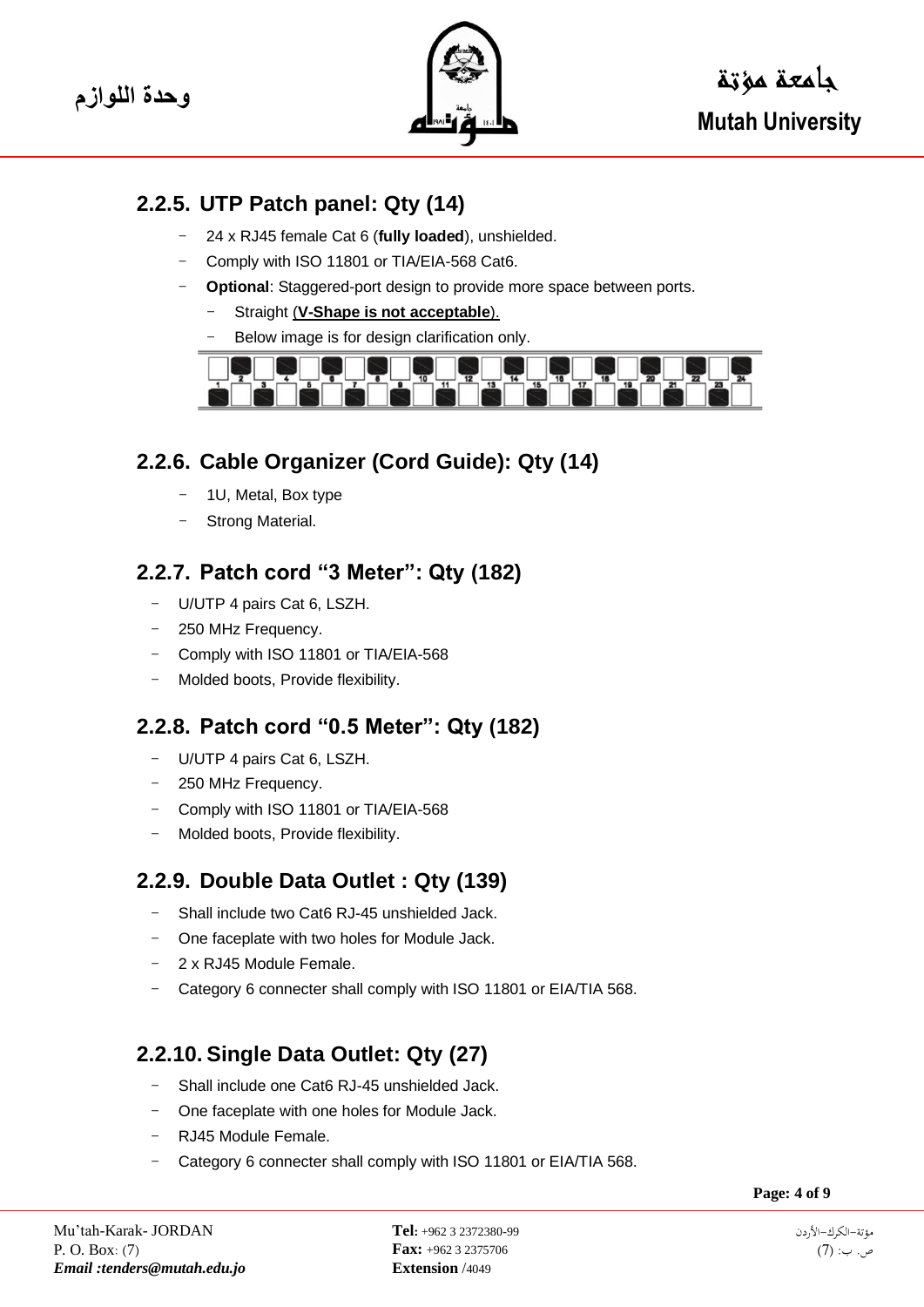

# **وحدة اللوازم** جامعة مؤتة  **Mutah University**

# **2.2.11. MM Fiber cable : Qty (550 Meter \ Per meter)**

- OM3 Multimode type.
- Cable shall include at least 8 fiber cores.
- Termination for at least 8 cores.
- Cable shall be metal free.
- Cable shall have rodent protection feature.
- Flame Retardant Sheath (FR).
- Cable shall include glass armor.
- Low Smoke Zero Halogen (LSZH) Sheath.

# **2.2.12. MM Fiber Patch Panel (24 cores) : Qty (4)**

- OM3 Multimode type.
- Shall be spliced box type.
- 19''/1U, extractable,
- Must use SC Duplex Adapters.
- Must Include Pigtail OM3 2 meter length with QTY as number of cores.
- Must include spliced tray & cover to hot splicing inside the Patch Panel.
- Must have two-cable entry.

# **2.2.13. MM Fiber Patch Panel (8 cores) : Qty (10)**

- OM3 Multimode type.
- Shall be spliced box type.
- 19''/1U, extractable,
- Must use SC Duplex Adapters.
- Must Include Pigtail OM3 2 meter length with QTY as number of cores.
- Must include spliced tray & cover to hot splicing inside the Patch Panel.
- Must have two-cable entry.

# **2.2.14. SM Fiber Patch Panel (12 cores) : Qty (2)**

- OS2 Single mode type.
- Shall be spliced box type.
- 19''/1U, extractable,
- Must use SC Duplex Adapters.
- Must Include 12 Pigtail OM3 2 meter length.
- Must include spliced tray & cover to hot splicing inside the Patch Panel.
- Must have two-cable entry.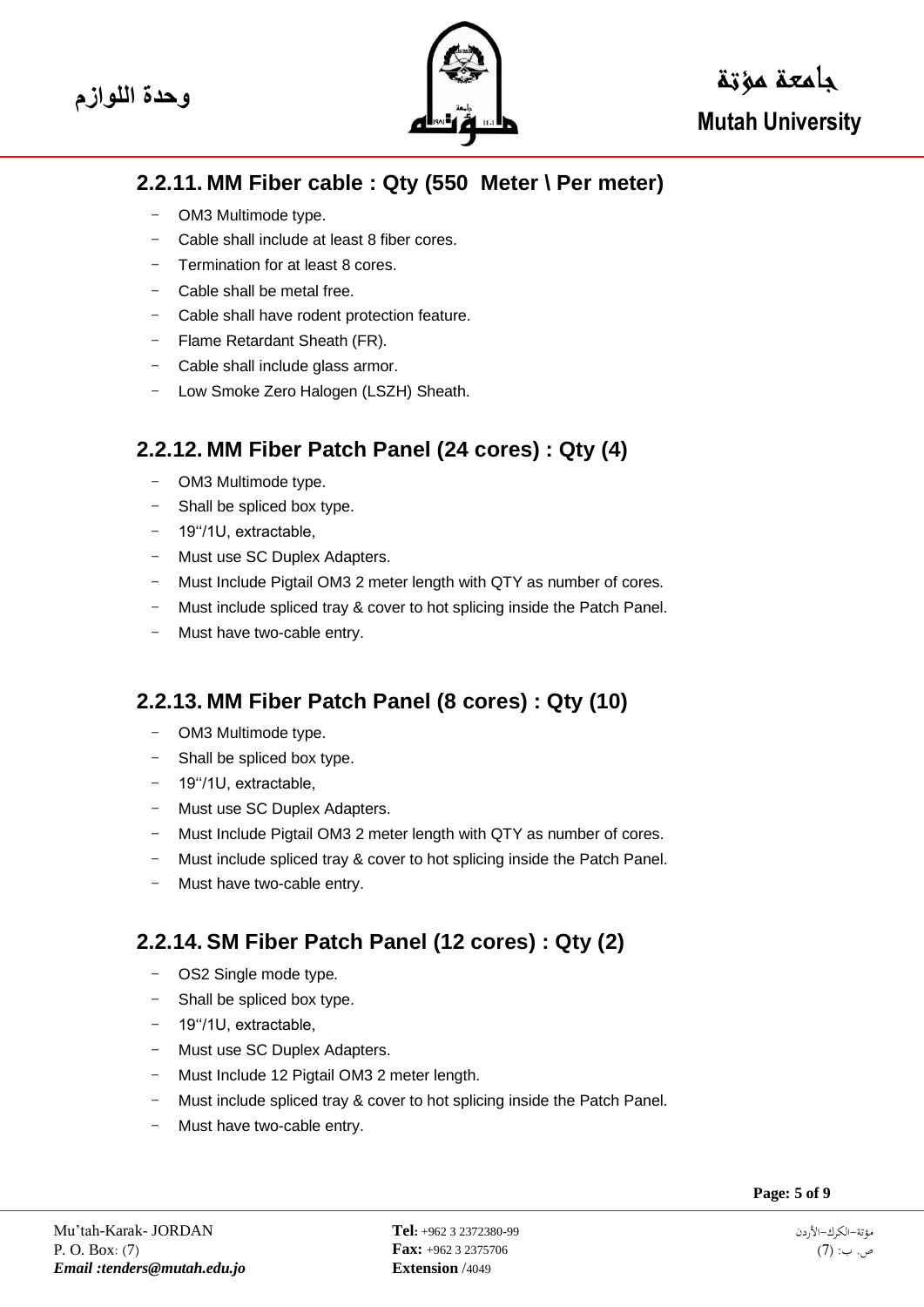

## **2.2.15. MM Fiber Patch Cord: Qty (20)**

- SC-LC Patch Cord OM3 2 Meter.
- LSZH sheath.

## **2.2.16. SM Fiber Patch Cord : Qty (4)**

- SC-LC Patch Cord OS2, 2 Meter.
- LSZH sheath.

### **2.3. Professional Services:**

- UTP & Fiber Cabling (Installation and Termination).
- Fiber Termination for at least 8 cores.
- All UTP connectors' termination.
- Cables organization and Labeling on both sides.
- Testing using Fluke for all connections as following:
	- o All connections must be test from end-to-end
	- o Testing reports must be provided.
	- o Calibrating of Fluke must be from the mother company.
	- $\circ$  Testing results must comply with at least the minimum standards for tested components.

## **Part #3: UPS**

#### **3.1. UPS Cabinet: Qty (1)**

- Size (WXD) must be suitable for UPS to fit in.
- Glassdoor.
- Removable steel side panels.
- Two Fans included

## **3.2. 3.19.2 KVA UPS: Qty (1)**

- $-2$  KVA
- Battery (y/Ah)12y 7ah
- Backup time half load Min. 20 Minutes
- Input Voltage 220-240VAC
- Input Power Factor>98%
- Input Freq.: 50/60 Hz Support overload & short circuit protection.
- Output Freq. : 50/60 Hz (AutoDetect)
- Output Voltage: 220–240VAC
- Ethernet card with RJ45 Port
- Support SNMP Protocol compatible with 3rd party Management software.
- Rack type model, with rack mount kit.
- Installation and configuration must be included.
- Min.5 Years with vendor support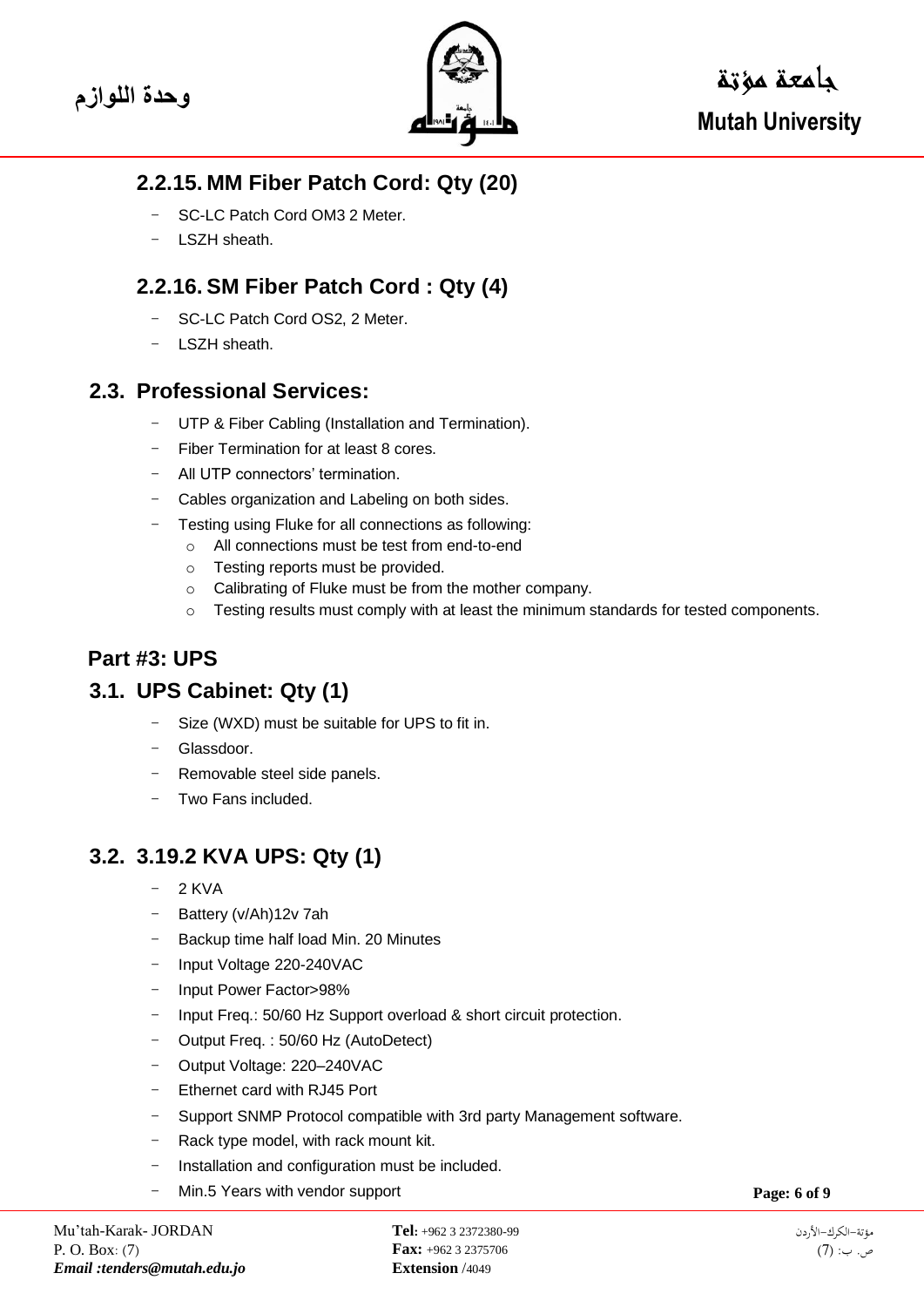

## **Part #4: Technical (Local & Vendor) Support**

- Mutah University have two redundant wireless LAN Aruba controller (7210).
- Offer should include 5 years of Vendor and local support
- Awarded company must conduct immediate health check.

### **Part #5: Wireless Solution:**

- **Mutah University already has:**
	- $\checkmark$  Two redundant wireless LAN Extreem controller (WiNG NX-5500).
	- $\checkmark$  Two redundant wireless LAN Aruba controller (7210).
- **Any offer solution must be compatible with the upper two controllers (just Access Points and its licenses without controller).**

# **5.1. Indoor Access Points: QTY (24)**

- Support 802.11a/b/g/n, and 802.11ac Wave 2
- POE Power input.
- AP must transmit on both 2.4GHZ and 5GHZ.
- AP must support wireless deployed controller-based deployment mode.
- AP must comply IEEE 802.11 standard with the following
	- o Beam-forming.
	- o 20-MHz, 40-MHz, and 80-MHz channels
	- o Packet aggregation: A-MPDU (Tx/Rx), A-MSDU (Tx/Rx)
	- o 802.11 Dynamic Frequency Selection (DFS)
	- o IEEE 802.11ac Data rate 867 Mbps or more in 5 GHz band.
	- o IEEE 802.11n Data rate 300 Mbps or more in 2.4GHz band.
- AP must be equipped with an integrated Antenna with the following specifications to support transmitted frequency as:
	- o 2.4 GHz, gain Min. 3 dBi,
	- $\circ$  5 GHz, gain Min. 3.5 dBi,
- AP must be equipped with the following interfaces:
	- o 1x10/100/1000BASE-T autosensing (RJ-45), Power over Ethernet (PoE)
- Support of load balancing between Access Points.
- Support for coverage Self-healing of failed AP's.
- Should support Wireless mesh deployments.
- All needed software, licenses must be included.
- Mount kit must be included.
- Warranty & Support not less than 5 years.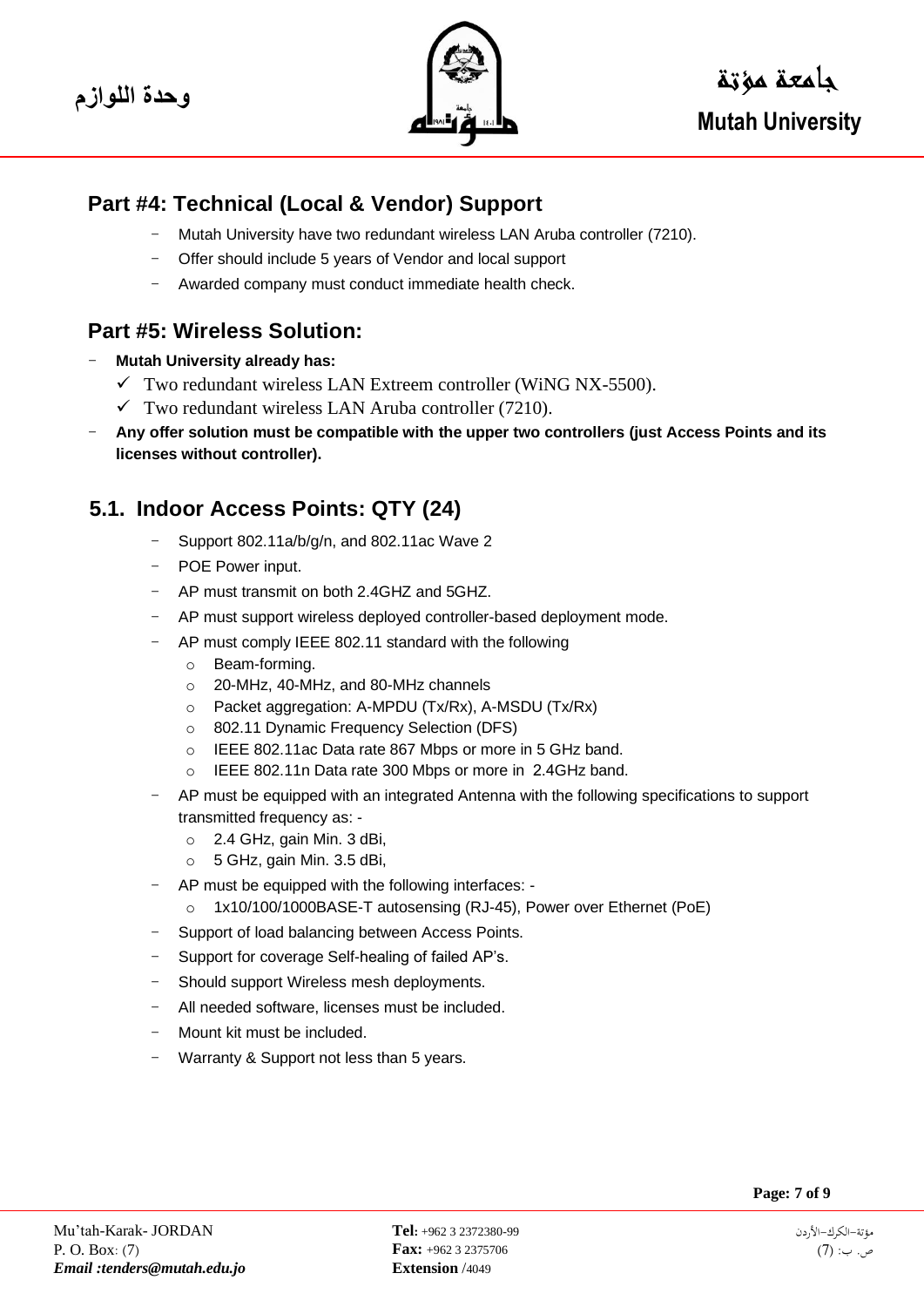

# **5.2. Outdoor Access Points QTY (2)**

- Support 802.11a/b/g/n, and 802.11ac Wave 2
- POE Power input.
- Access Points should be at least MIMO 3\*3 on 5 GHz Radio
- AP must transmit on both 2.4GHZ and 5GHZ.
- AP must support wireless deployed controller-based deployment mode.
- AP must comply IEEE 802.11 standard with the following
	- o Beam-forming.
	- o 20-MHz, 40-MHz, and 80-MHz channels
	- o Packet aggregation: A-MPDU (Tx/Rx), A-MSDU (Tx/Rx)
	- o 802.11 Dynamic Frequency Selection (DFS)
	- o IEEE 802.11ac Data rates 1.3 Gbps or more in 5 GHz band.
	- o IEEE 802.11n Data rates 300 Mbps or more in 2.4GHz band.
- AP must be equipped with an built-in antennas with the following specifications to support transmitted frequency as:
	- o 2.4 GHz, multiple antenna gain 3 dBi or more
	- o 5 GHz, multiple antenna gain 3.5 dBi or more
- AP must be equipped with at least one 1Gig interface.
- Should support Wireless mesh deployments.
- WPA/WPA2/TKIP/AES security should be supported.
- Supports IP66.
- Mount kit must be included.
- All needed software, licenses must be included.
- Warranty & Support not less than 5 years.

#### **General terms & conditions:**

- The proposal should include the following:
	- o Contract Drafts for support including:
		- Response time for problem call.
		- Response time for problem solving.
		- Response time for solving software/configuration support call.
		- Response time for (hardware/software) failure.
		- Actions that will be taken during (hardware/software) failure.
		- Response time for failed hardware
		- **•** preventive Maintenance
	- o BoQ, Prices and comply sheet must be provided, considering the following:
		- Unit price must **NOT** include any tax, The tax must be added to the total of each item.
		- Detailed BoQ for all Items must be part of the technical proposal.
		- Detailed compliance sheet must be part of the technical proposal.
		- Prices for training and installation should be separated and clear.
		- All required licenses during warranty time must be included.
	- $\circ$  A letter from vendor to guaranty that support service for each proposed product and all its components (Hardware, Software and Licenses) will be available for min. 5 years after warranty ends including all updates, upgrade, fixes and security patches.